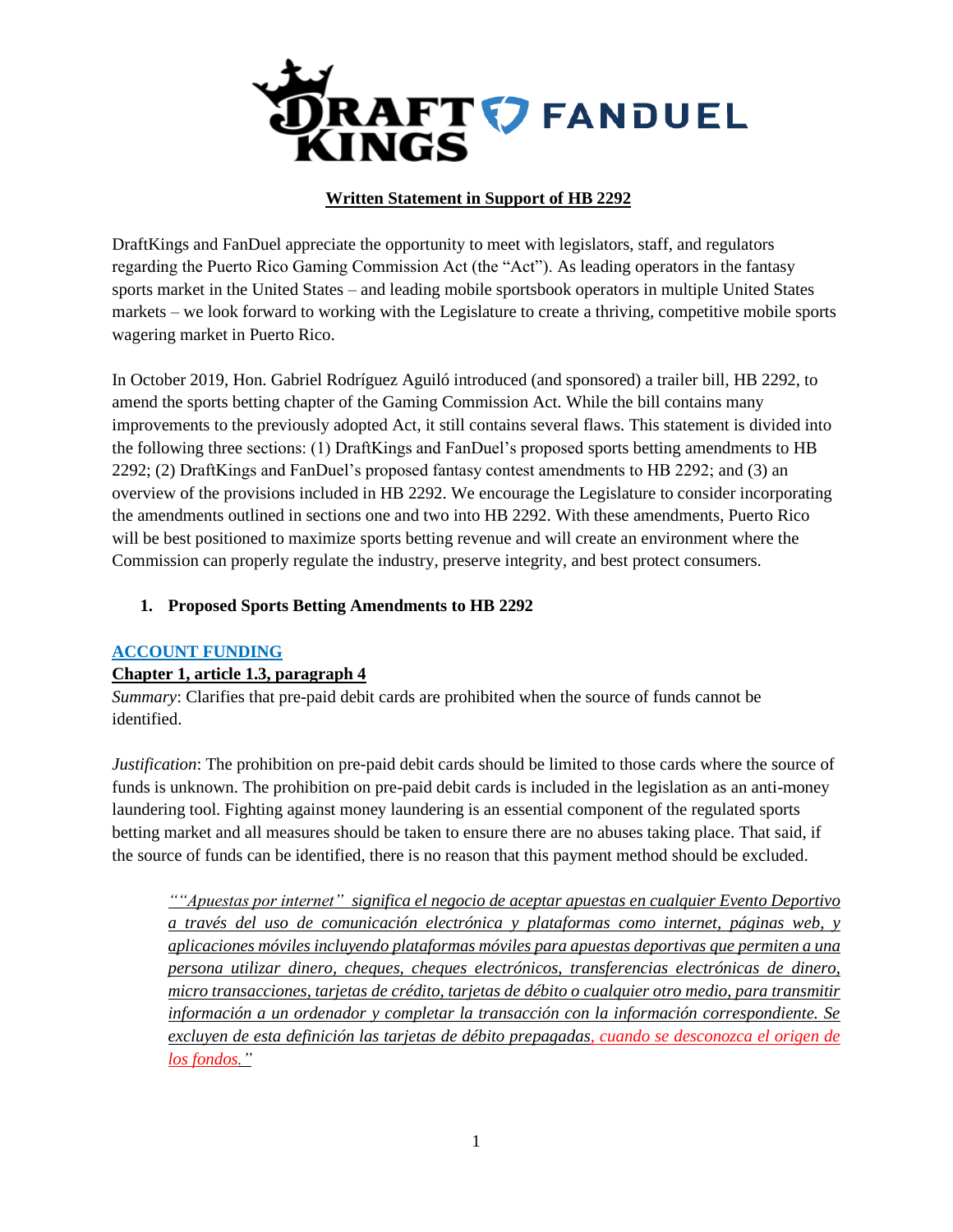

# **DEFINITIONS Chapter 1, article 1.3, paragraph 12, gross revenue definition**

*Summary:* Clarifies that cash value of merchandise, free bets, and sports betting excise tax should be excluded/deducted from gross revenue.

*Justification:* This modification is necessary in order to account for critical tools that operators use in order to convert customers from the illegal market to the regulated market. As New Jersey and other regulated states sports wagering markets have demonstrated, promotions are critical towards this end. Operators should have the ability to use the most valuable tools available and ensure the long-term viability of the Puerto Rico sports wagering market. However, if operators are required to pay taxes on money that is an expense and in no way revenue received, it severely limits the ability of that operator to offer attractive promotions to convert customers from the illegal market. It defies logic that operators would be required to pay tax on money that was the operators to begin with.

*""Ingreso bruto" significa el Ingreso Total Recibido por el tenedor de una licencia menos las partidas pagadas por el tenedor de la licencia a los jugadores ganadores, incluyendo el equivalente en efectivo de cualquier mercadería u objeto de valor otorgado a modo de premio, las apuestas gratuitas que se ofrezcan y los pagos del impuesto sobre el consumo de bienes específicos al Gobierno Federal de los Estados Unidos de América."*

# **Chapter 1, article 1.3, paragraph 13, total revenue received definition**

*Summary:* Amends the definition of "Total Revenue Received" to make clear this is revenue that is generated from customers participating in wagering.

*Justification:* This modification provides clarity that the tax is on sports wagering revenue derived from wagering activity and does not extend beyond to potentially include different areas of the business that are not meant to be subject to the sports wagering taxation model.

*""Ingreso Total Recibido" significa el ingreso dinero recibido por un tenedor de una licencia de parte de los jugadores por las apuestas deportivas por un tenedor de una licencia paracon el fin de aceptar y pagar apuestas."*

## **Chapter 1, article 1.3, paragraph 17, technology platform provider definition**

*Summary:* Amends the definition of "Technology Platform Provider" to clarify that companies will be permitted to enter the Puerto Rico sports wagering market in both a business to business ("b2b") and business to consumer (b2c) capacity.

*Justification:* This modification is necessary as it recognizes market realities and will allow companies that have products in both the b2b and b2c space to participate in the Puerto Rico market. As currently drafted the definition would restrict companies from entering the market with both products, which will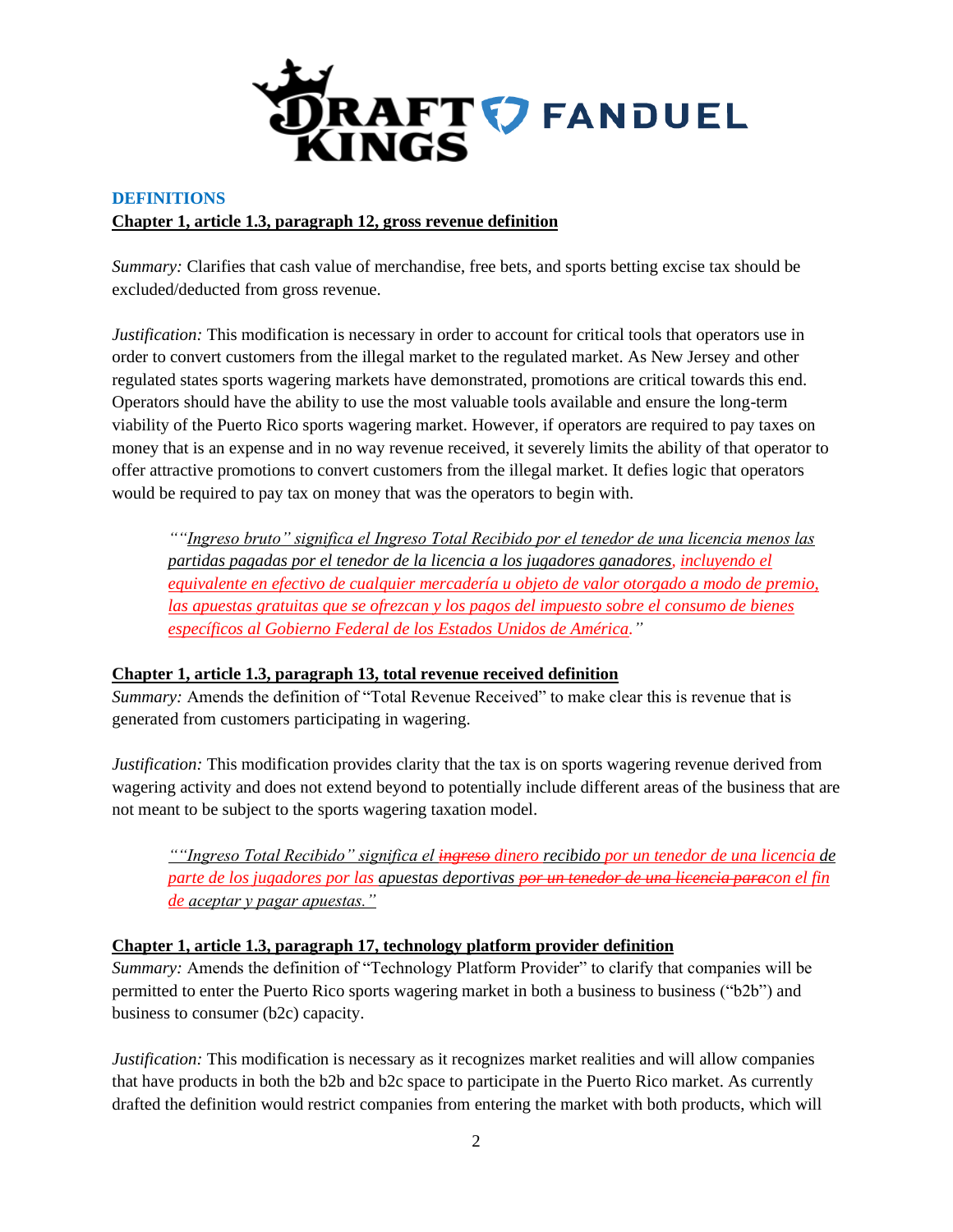

inevitably hinder the success of the regulated market. The current definition ignores the practical realities of the sports wagering industry and will only serve to hinder the growth of the regulated market with no corresponding public policy benefit.

(17) "Proveedor de Plataformas Tecnológicas" se refiere a una entidad autorizada a través de una licencia emitida por la Comisión para proporcionar los programas (software) con el fin de realizar las apuestas, así como los periféricos (hardware) donde residen los programas. <del>Un Operador en Puerto Rico que también</del> tiene el estatus de Proveedor de Plataforma Tecnológica, es decir, el propietario de un Proveedor de Plataforma Tecnológica, no puede proporcionar servicios a otro Operador en Puerto Rico. [Un Proveedor de Plataforma Tecnológica que brinde servicios a un Operador en Puerto Rico puede no ser un Operador en Puerto Rico.]

# **GAMING COMMISSION DISCRETION**

# **Chapter 2, article 2.7**

*Summary*: Provides the Commission with the flexibility to determine if the nature of the violations/timeframe make license revocation appropriate as opposed to simply requiring revocation following a third violation.

*Justification*: The Commission should be afforded the opportunity to assess each situation on its individual merits. With the nascent sports betting industry, there could be scenarios where violations occur that do not rise to the level where it is appropriate to take severe actions against a licensee. In those instances where the violations are of a serious nature, the Commission should have the ability to take appropriate action but should not be required to do so. The Commission is best positioned to assess each situation and should have the ability to impose appropriate punishment.

"En aras de garantizar la seguridad de la niñez, prevenir actividades ilícitas y así como por cualquier otra violación de esta ley o reglamento dirigido a garantizar la efectiva ejecución de la misma, la Comisión impondrá multas administrativas de: diez mil dólares (\$10,000) por la primera violación, veinte mil dólares (\$20,000) por la segunda violación, y veinticinco mil dólares (\$25,000) por una tercera violación. Además, una tercera violación <del>podrá provocar, si así lo determina la Comisión,</del> *provocará puede llegar a provocar* la revocación de la licencia de la parte que incurra en la violación. Los recaudos de estas multas serán destinados a la distribución provista en el Artículo 3.15. *La Comisión adoptará mediante reglamentación a esos efectos, un procedimiento de revisión de las multas que expida."*

# **PLAYER LIMITS Chapter 3, article 3.1**

*Summary:* Adjusts the maximum daily cash limit to apply only to a satellite and not to an operator.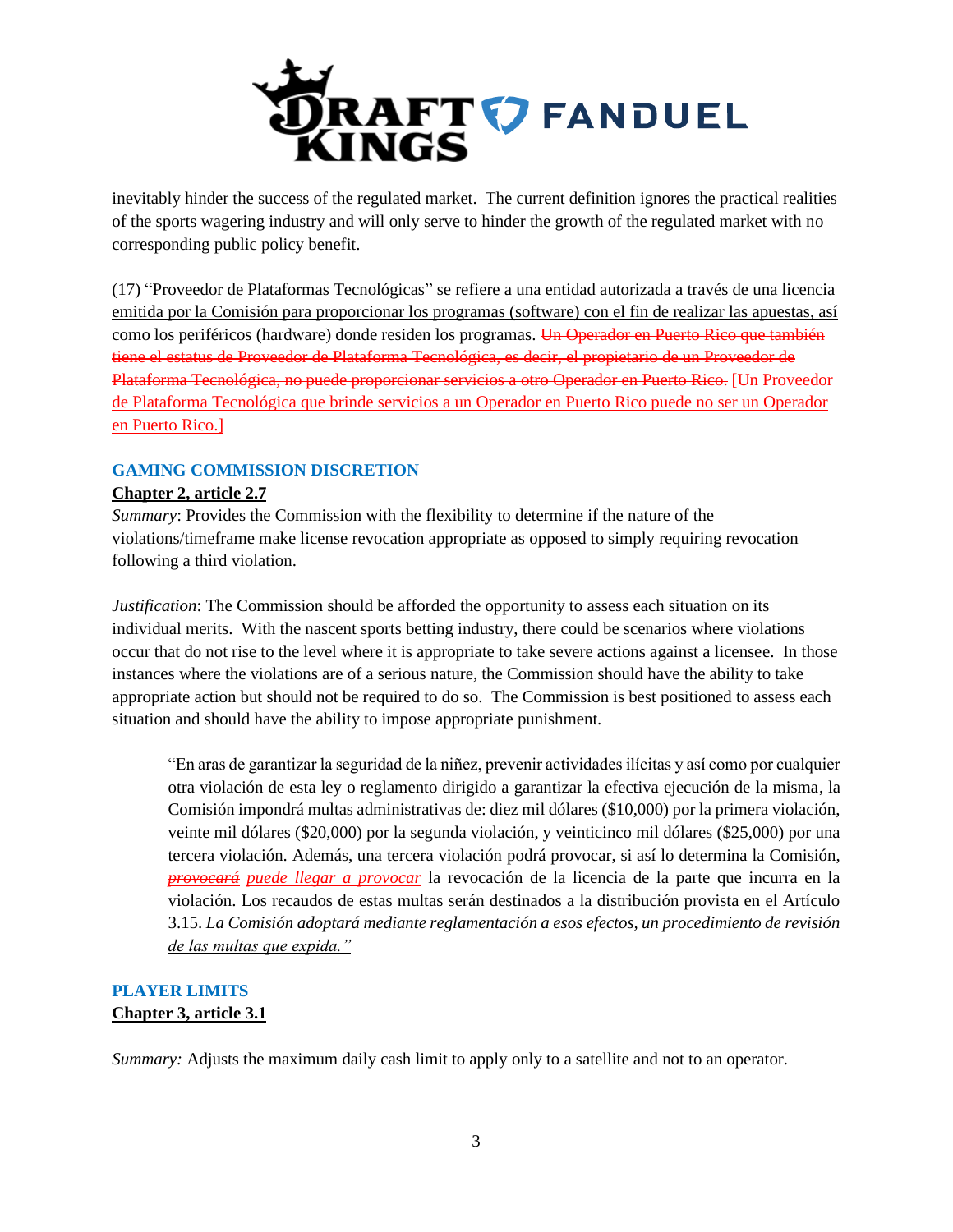

*Justification:* The below modification will accomplish Puerto Rico's goal to ensure there is not a significant amount of cash on hand at satellites and avoid scenarios where small satellites are unable to settle sports bets with their customers. However, by applying this restriction to operators such as DraftKings and FanDuel you are negatively impacting the ability of operators to succeed in the market and in turn, ensuring that Puerto Rico will not maximize the tax revenue received from sports betting as individuals will remain in the illegal market due to the inconvenience of an unreasonable blanket maximum daily wagering limit. No two customers are the same and a wager that may be excessive for one, may be normal for another. To apply a daily limit across the whole sports betting industry without a clear corresponding benefit will only ensure that the Puerto Rico sports betting market does not reach its full potential.

"El límite máximo diario de Apuestas Deportivas permitidas en efectivo por Jugador Autorizado en un Operador o en *un satélite podrá ser dispuesto por la Comisión mediante reglamentación a esos efectos*. será de dos mil dólares (2,000) (\$2,000) mientras que en un Satélite será de quinientos dólares (\$500). Dichos límites no aplicarán a las Apuestas Deportivas permitidas en efectivo por Jugador Autorizado en Casinos e Hipódromo ."

#### **LICENSING FEES**

#### **Chapter 3, article 3.5**

*Summary*: Changes licensing cost structure from a "minimum" to a "maximum" fee for a sports betting license.

*Justification*: It is critical that sports betting licensing fees be reasonable and recognize that the market is sensitive to exorbitant costs. The licensing fees contemplated in the bill, if fixed at the amount identified, are on par with other jurisdictions that have chosen to regulate sports wagering. However, should Puerto Rico establish fees that exceed the floor that is created, it will likely lead to operators choosing to pass on the Puerto Rico market altogether.

"La Comisión establecerá, mediante Reglamento, los derechos para la otorgación y renovación de las licencias. No obstante, los costos mínimos anuales máximos de las licencias que podrá fijar la Comisión serán como siguen:

- (a) para licencias de Operador Principal y Plataforma de Apuestas por Internet los costos mínimos anuales máximos serán de cincuenta mil dólares (\$50,000);
- (b) para licencias de Satélite o Puntos de Venta los costos mínimos anuales máximos serán de dos mil quinientos dólares (\$2,500);"

**OPERATOR ELIGIBILITY Chapter 3, article 3.12**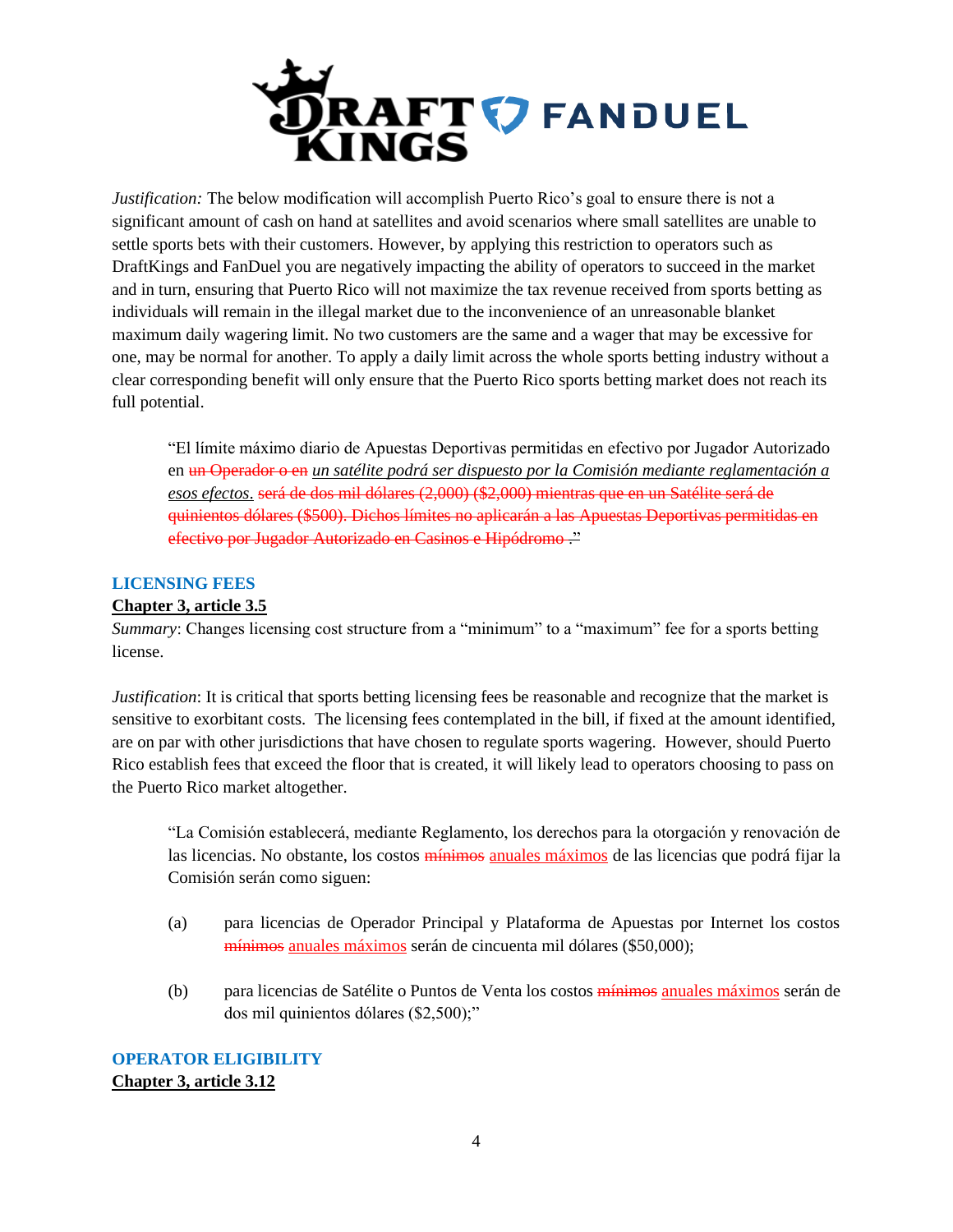

*Summary*: As drafted, HB 2292 removes the restriction on athletes, referees, coaches, and other team or league personnel from having any ownership interest in an entity that conducts sports betting. This is an important amendment, however, the legislature should further clarify this provision by removing the restriction on team or league personnel from (1) having any control in an entity that conducts sports betting and (2) being an employee of an entity that conducts sports betting.

*Justification*: This is an overly broad prohibition that will have wide ranging unintended consequences for the sports betting industry in Puerto Rico. This prohibition should be removed as it accomplishes no public policy goal that may not be achieved by simply restricting these individuals wagering activity, as would be the case with the below modifications. The proposed amendment to Article 3.12 is a common sense, critical amendment that recognizes the reality of the regulated sports wagering industry and will help ensure that the Puerto Rico sports wagering market is best positioned for success. In many cases, professional sports team owners and leagues have an ownership interest in companies that operate a sportsbook.

It is important to note that the language in HB 2292 and this amendment will still restrict these individuals from wagering on the events of which they are affiliated. All that is being modified is the ownership, control, and employment restriction that ignores the realities of the nascent sports wagering industry.

Cualquier persona, de Puerto Rico, Estados Unidos o cualquier parte del mundo que sea reconocida como un profesional que sea atleta, entrenador, árbitro o director de un organismo de gobierno deportivo o cualquiera de sus equipos miembros, un organismo de gobierno deportivo o cualquiera de sus equipos miembros, un jugador o un árbitro miembro del personal, en cualquier Evento Deportivo supervisado por el organismo rector de deportes; una persona que ocupa un puesto de autoridad o influencia suficiente para ejercerla sobre los participantes en un torneo o Evento Deportivo, incluidos, entre otros, entrenadores, gerentes, manejadores, entrenadores atléticos o entrenadores de deportes en general; una persona con acceso a ciertos tipos de información exclusiva sobre cualquier Evento Deportivo, según definido en el Artículo 1.3 de esta Ley; o una persona identificada por cualquier lista provista por el organismo rector de los deportes en Puerto Rico, no podrá tener interés de propiedad en, control de, o ser empleado de un Operador licenciado de apuestas deportivas, o en una instalación en la que se ubica una sala de apuestas deportivas o hacer una apuesta en el lugar de un Evento Deportivo del cual puedan beneficiarse, puedan tener alguna información privilegiada, o cualquier otro que sea identificado por la Comisión. Cualquier empleado de un organismo rector de deportes o sus equipos miembros a quien no le esté prohibido apostar en un Evento Deportivo deberá, sin embargo, notificar a la Comisión antes de colocar una apuesta en un Evento Deportivo. El propietario, directo o indirecto, legal o beneficiario, de un organismo rector de deportes o cualquiera de sus equipos miembros no colocará ni aceptará ninguna apuesta en un Evento Deportivo en el que participa cualquier equipo miembro de ese organismo rector del deporte. La Comisión deberá mantener al día un listado con todas las personas que les está prohibido participar en apuestas deportivas, tanto conforme a lo dispuesto en el párrafo anterior, como sujeto a lo dispuesto por el Artículo 2.8 de esta Ley."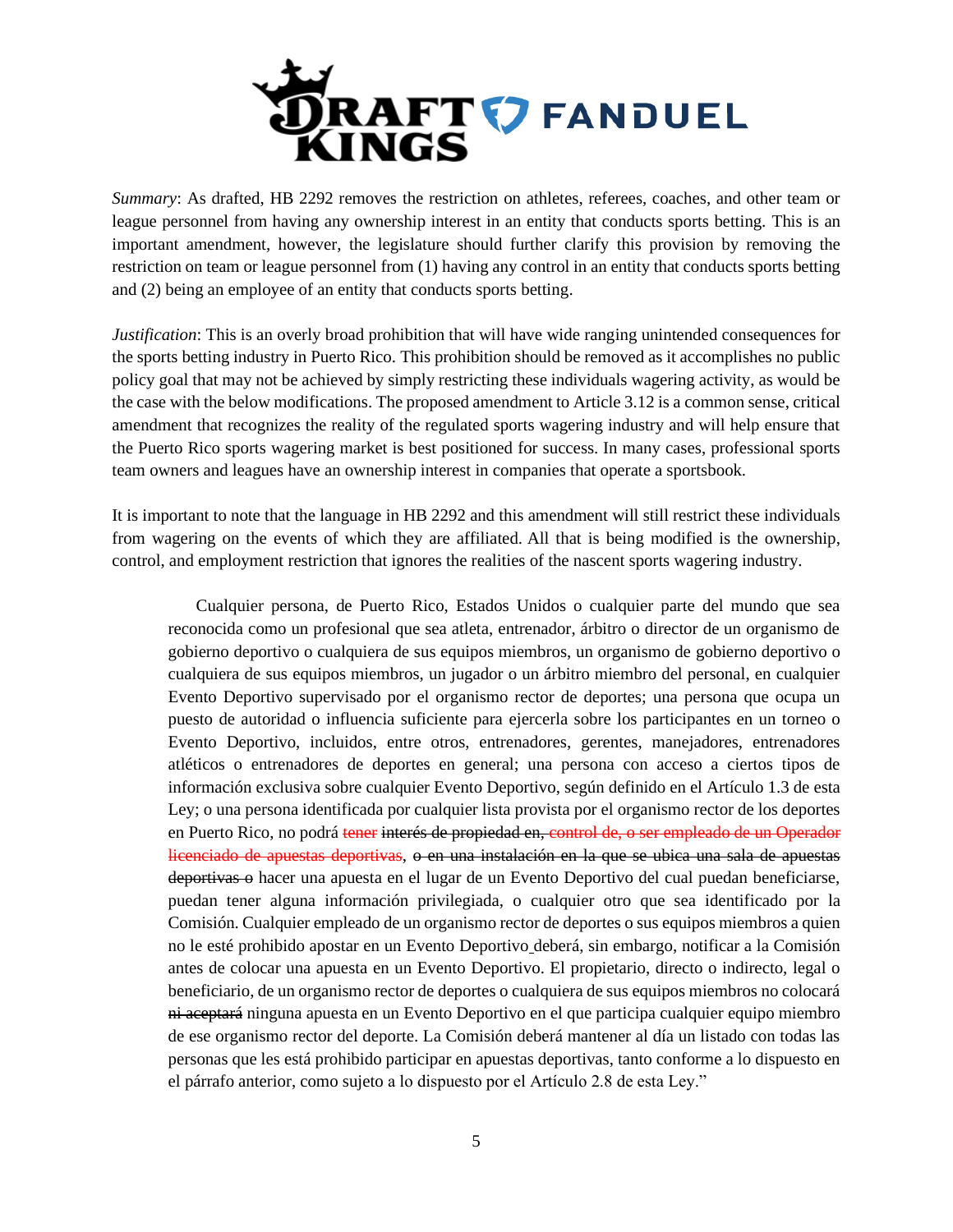

## **Chapter 3, article 3.13**

*Summary:* Amends this section to acknowledge "Gross Revenue" is a defined term and removes language that would conflict with said definition.

*Justification:* This change avoids contradictory definitions being applied in the same chapter, removing any ambiguity as to what constitutes "Gross Revenue."

"Artículo 3.13. Impuestos por las apuestas permitidas por este capítulo *Capítulo.*

Por las apuestas deportivas y apuestas en *eSports* que se realicen de manera presencial, el Estado impondrá y cobrará un impuesto de siete por ciento (7%) del Iingreso bruto Bruto de dichas apuestas.

Por las apuestas deportivas y apuestas en *eSports* que se realicen por internet, el Estado impondrá y cobrará un impuesto de doce (12) por ciento del Ingreso Bruto de dichas apuestas.

El ingreso bruto será determinado deduciendo del ingreso total recibido por el tenedor de una licencia, las partidas pagadas por el tenedor de la licencia a los jugadores ganadores. El método contable, método de pago, así como la frecuencia de pago, se establecerá por la Comisión."

# **COMMISSION INVOLVEMENT – FEE STRUCTURE Chapter 3, article 3.14**

*Summary:* The Commission should not determine how operators establish their fee structure.

*Justification:* There is no jurisdiction regulating sports betting that sets the fee structure for operators. Operators need to have the ability to adjust the pricing models that are posted in order to help appropriately balance risk. Puerto Rico has adopted a sports betting industry model that allows for competition and in doing so those operators that inappropriately price markets will not be able to compete and acquire the customers they need in order to succeed. This issue is appropriately left to the market to determine appropriate pricing and should not be set by the regulator, as doing so is likely to discourage competition, stifle innovation, and lead to an overall poor customer experience.

"Artículo 3.14.- Limitaciones en el monto y división de comisiones. La Comisión establecerá la comisión total deducida de las apuestas autorizadas por cualquier agente con licencia de conformidad con este capítulo *Capítulo.*"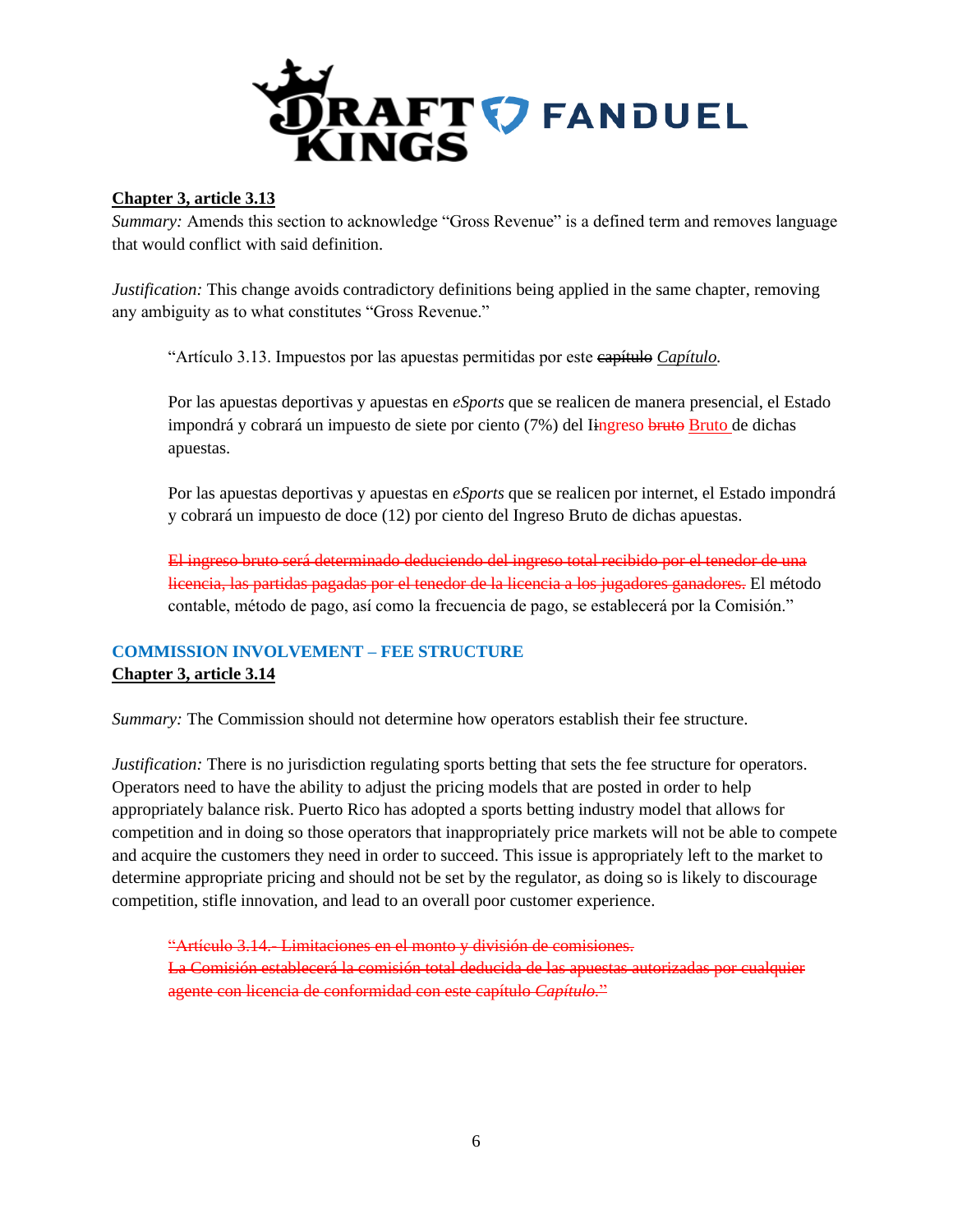

#### **2. Proposed Fantasy Contest Amendments to HB 2292**

# **TAX RATE Chapter 4, article 4.2**

*Summary*: Clarifies that the tax is implemented on Fantasy Contest operator revenue, not entry fees and reduces the tax rate from 12% to 6%.

*Justification*: It is important to recognize that the tax is implemented on an operator's gross revenue and not the total amount of entry fees collected. We believe that this is the Legislature's intention and offer the below clarification to ensure there can be no other interpretation. This is in line with every jurisdiction that implements a tax on the fantasy sports industry. Further, the tax rate of 12% represents one of the highest tax rates in the country. It is inappropriate to implement a tax rate that is equal to that being applied to sports betting, as the fantasy sports industry is typically taxed at a much lower rate. The proposed 6% tax rate is appropriately aligned with the taxation models across the country for the fantasy sports industry.

"Artículo 4.2.-Impuestos por las apuestas *cuota de ingreso*a los Ingresos Brutos procedentes de Concursos de Fantasía permitidoas en este capítulo *Capítulo*.

Por la participación en los concursos de fantasía, el Estado impondrá y cobrará un doce seis (126) por ciento del ingreso bruto *procedente de la cuota de ingreso del concurso Concursos de Ffantasía*."

# **LICENSING Chapter 4, article 4.3**

*Summary:* The below modification allows qualified Fantasy Contest operators to enter the market expeditiously without undue interference.

*Justification:* The below language is critically important in order to allow Fantasy Contest Operators the ability to enter the Puerto Rico market in an efficient and expedient manner. By including the below language, Puerto Rico will ensure that the Fantasy Contest market is not unreasonably delayed and ensure that Puerto Rico begins responsibly offering desirable products to those located in Puerto Rico and collecting tax revenue from the activity. If the below language is not included, it is likely that Fantasy Contests will be delayed while unrelated gaming issues are resolved.

"Ningún Operador de Concursos de Fantasía podrá ofrecer éstos con cuotas de ingreso en la jurisdicción de Puerto Rico sin antes registrarse y licenciarse en la Comisión de Juegos del Gobierno de Puerto Rico. Las solicitudes de inscripción y la renovación se harán según lo establecerá la Comisión, que pondrá las solicitudes a disposición de los Operadores dentro de los 60 días a partir de la fecha de entrada en vigencia de esta ley.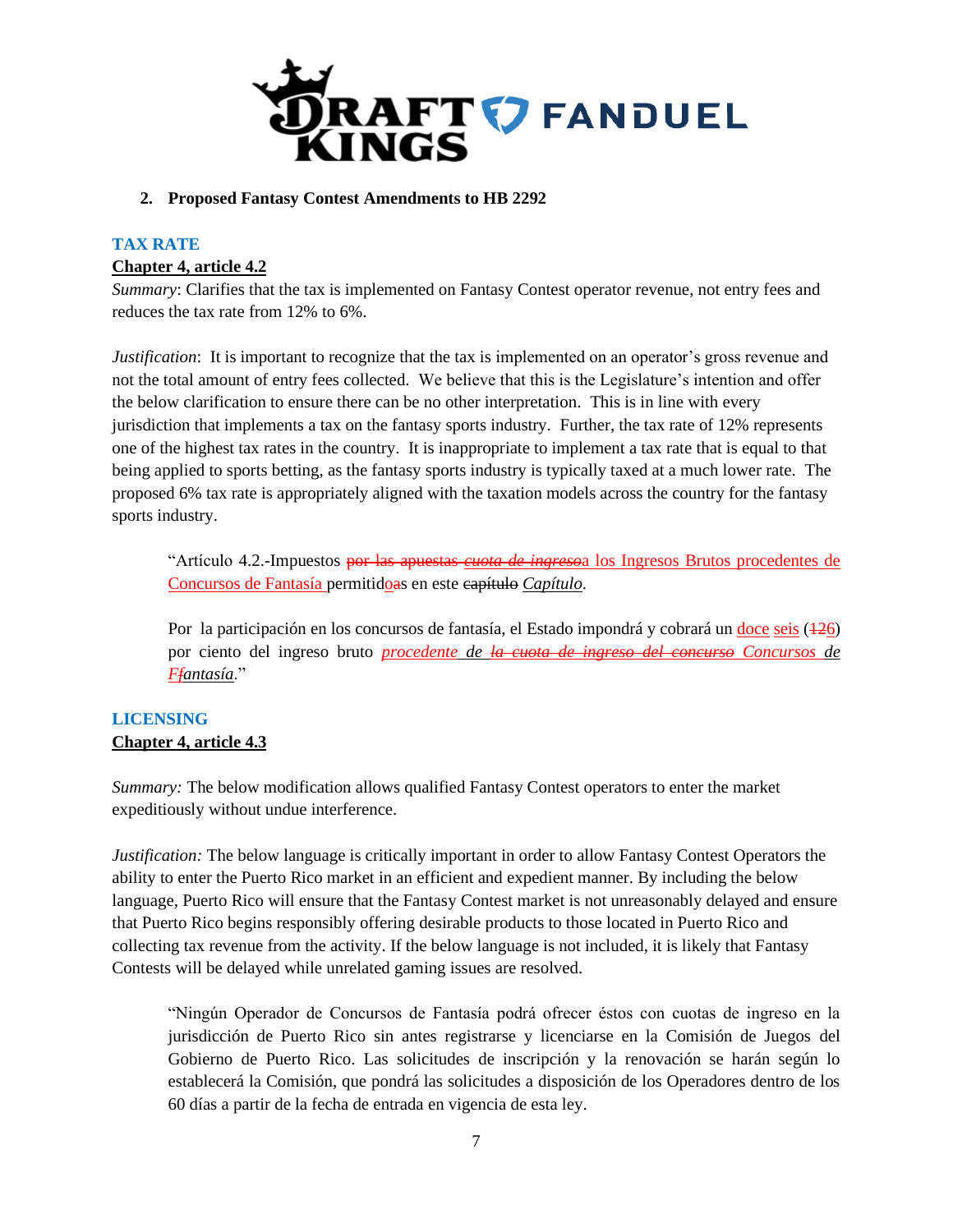

No obstante lo anterior, el Director Ejecutivo de la Comisión de Juegos del Gobierno de Puerto Rico podrá permitir el registro temporero de operadores de Concursos de Fantasía para ofrecer dichos concursus a ser jugados por personas en Puerto Rico. El Registro deberá incluir la identidad, nombre, dirección, número de teléfono o entidad de negocio ofreciendo Concurso de Fantasía, así como el nombre, ficticio o de negocio bajo el cual esta ofreciendo los Concursos de Fantasía; el deber de proveer información reciente y precisa de manera constante. Toda esa información deberá estar disponible para el escrutinio público.

# **Chapter 4, article 4.3**

*Summary*: Changes license cost structure from a "minimum" to a "maximum" fee for a Fantasy Contest licenses.

*Justification*: It is critical that Fantasy Contest licensing fees be reasonable and recognize that the market is sensitive to exorbitant costs. The licensing fees contemplated in the bill, if fixed at the amount identified, are on par with other jurisdictions that have chosen to regulate Fantasy Contests. However, should Puerto Rico establish fees that exceed the floor that is created, it will likely lead to Fantasy Contest operators choosing to pass on the Puerto Rico market altogether.

"Para poder ofrecer Concursos de Fantasía con cuotas de ingreso en Puerto Rico, el Operador de Concursos de Fantasía deberá abonar a la Oficina una licencia inicial. La Comisión establecerá, mediante Reglamento, los derechos para la otorgación y renovación de estas licencias. No obstante, los costos mínimos de las licencias que podrá fijar la Comisión serán como siguen:

- (a) La licencia para un Operador de Concursos de Fantasía que perciba ingresos brutos por estos Concursos a nivel nacionalen Puerto Rico que superen los la suma de un millón diez millones de dólares (\$10*,*000,000), tendrá un costo mínimo de diez mil dólares (\$10,000). Este mínimo costo aplicará también a las renovaciones.
- (b) La licencia para todos los otros Operadores de Concursos de Fantasía tendrá un costo mínimo de mil dólares (\$15,000). Este mínimo costo aplicará también a las renovaciones."

## **3. Amendments Included in HB 2292**

As drafted, HB 2292 contains several improvements to the Act, all of which DraftKings and FanDuel support:

**Income Verification / Account Registration:** Removes requirement that Operators be required to assess financial capacity for every customer that registers an account; Shifts verification requirements from the Commission to the operators and clarifies that players have the ability to set their own play limits; Clarifies that remote registration is permitted and the individual is not required to visit a physical location